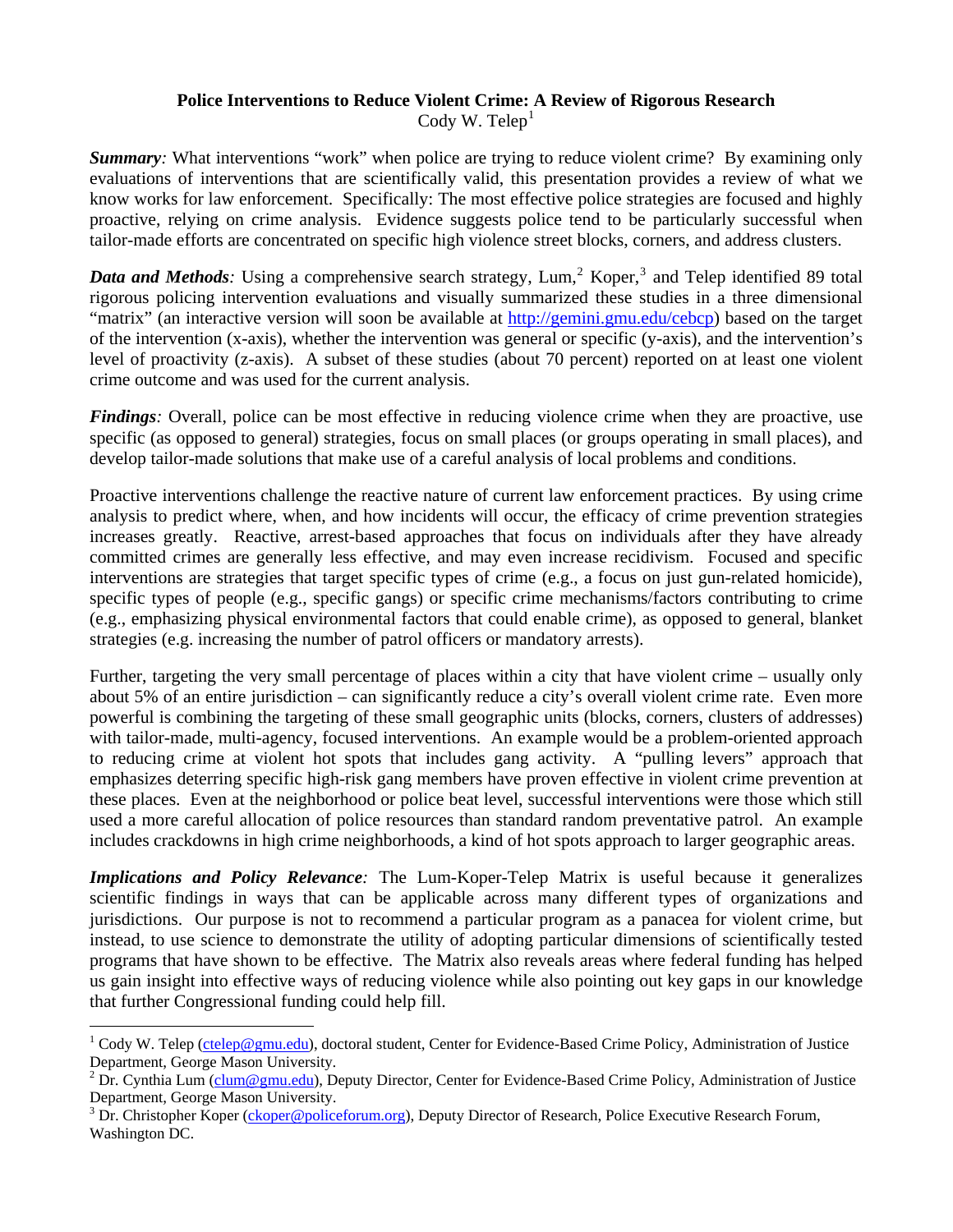# **Police Interventions to Reduce Violent Crime: A Review of Rigorous Research**



Cody W. Telep, MA

George Mason University

February 3, 2009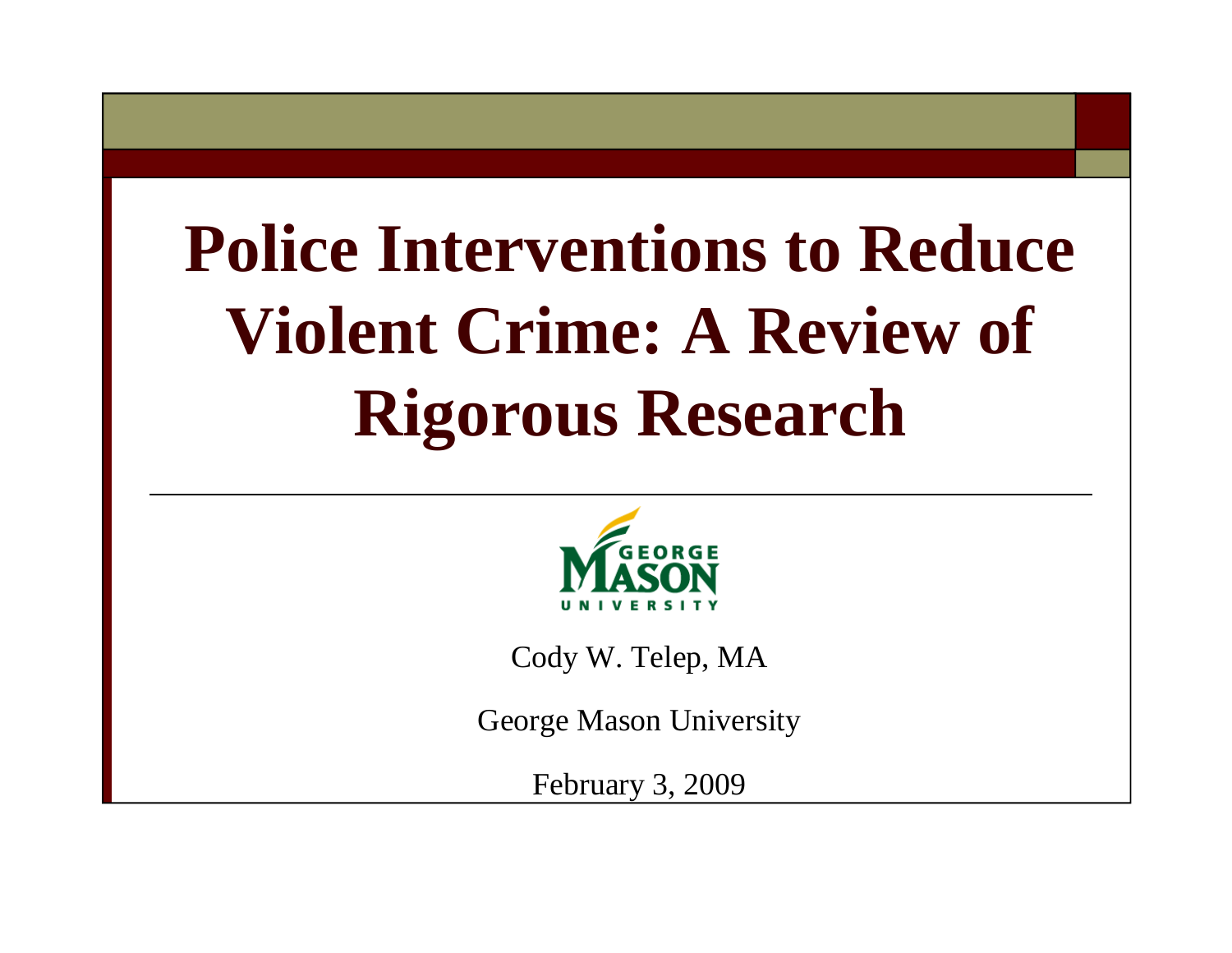## **Introduction**

 **Overarching Question**: Based on the most rigorous testing of police interventions, what works in reducing violent crime?

 $\Box$  Emphasis here is on studies that are methodologically strong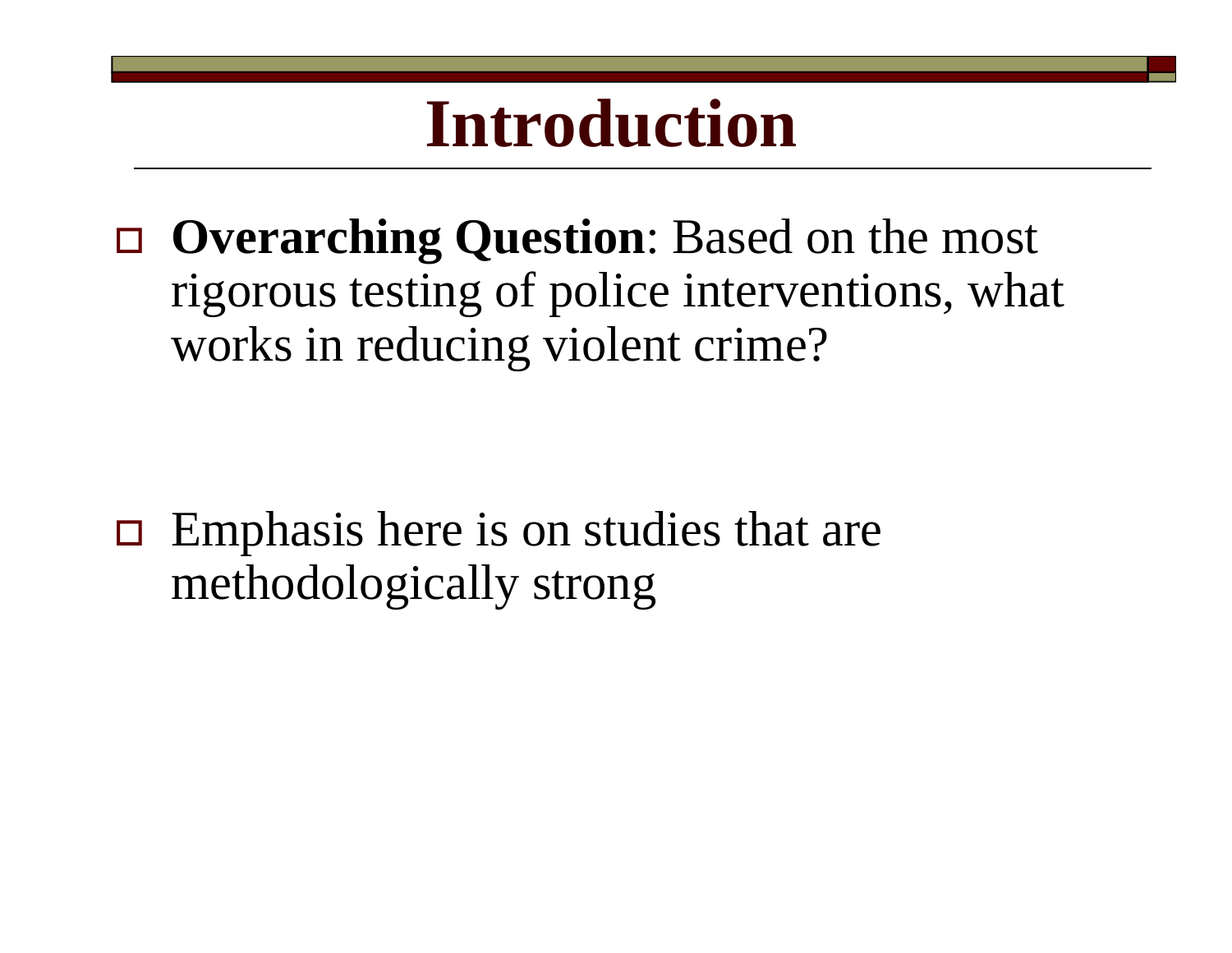## **The Matrix Project**

 $\Box$  A comprehensive search identified 89 rigorous studies, about 70% of which reported on at least one violent crime outcome

- $\Box$  Studies plotted on a 3D Matrix
	- Each axis of the Matrix  $(X, Y, Z)$  represents a common characteristic of policing programs
		- $\Box$  X: target of the program (e.g. individuals, neighborhoods)
		- $\Box$ Y: general or focused
		- $\Box$  Z: reactive or proactive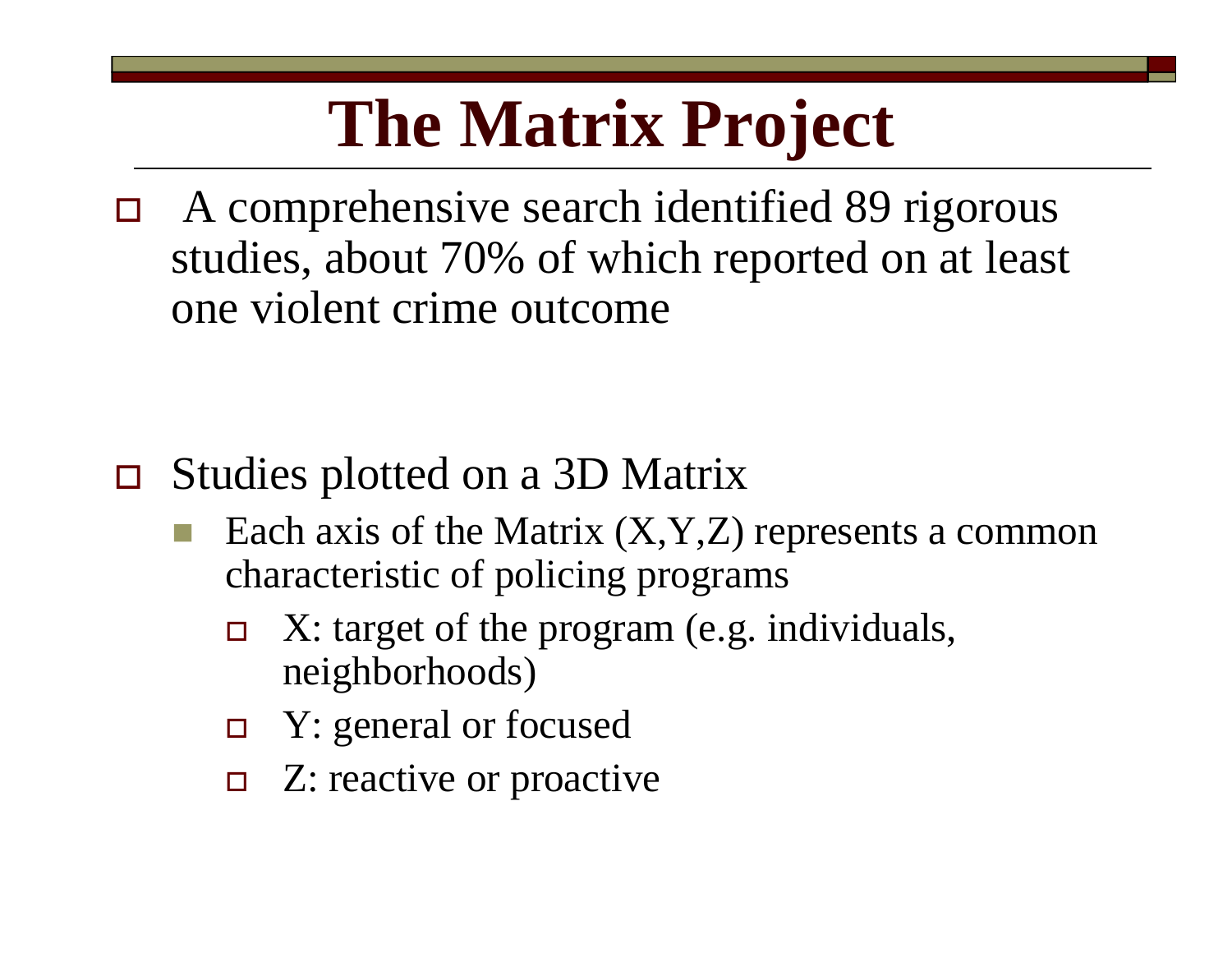## **Filling in the Matrix**

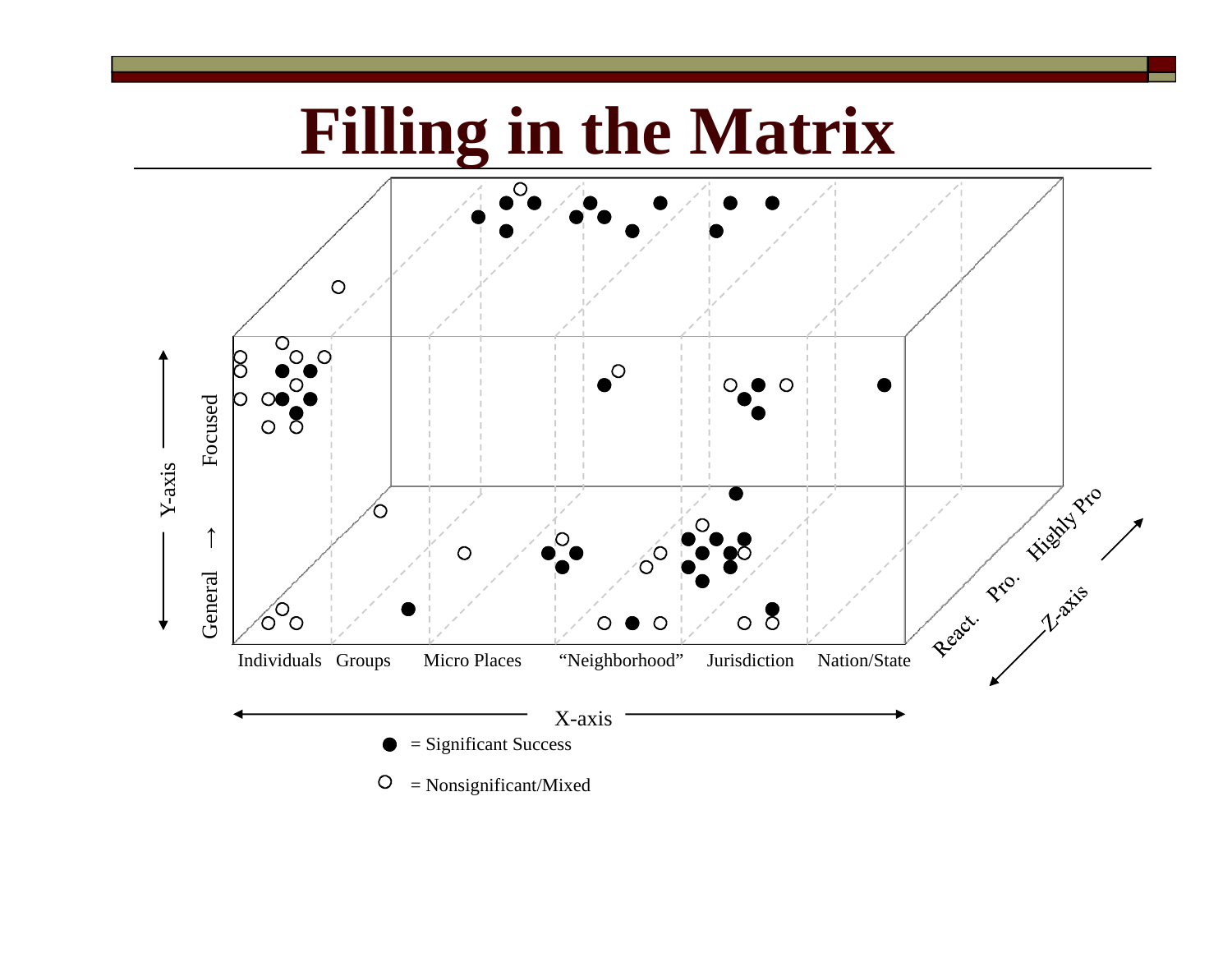## **Realms of Effectiveness**



 $\circ$ = Nonsignificant/Mixed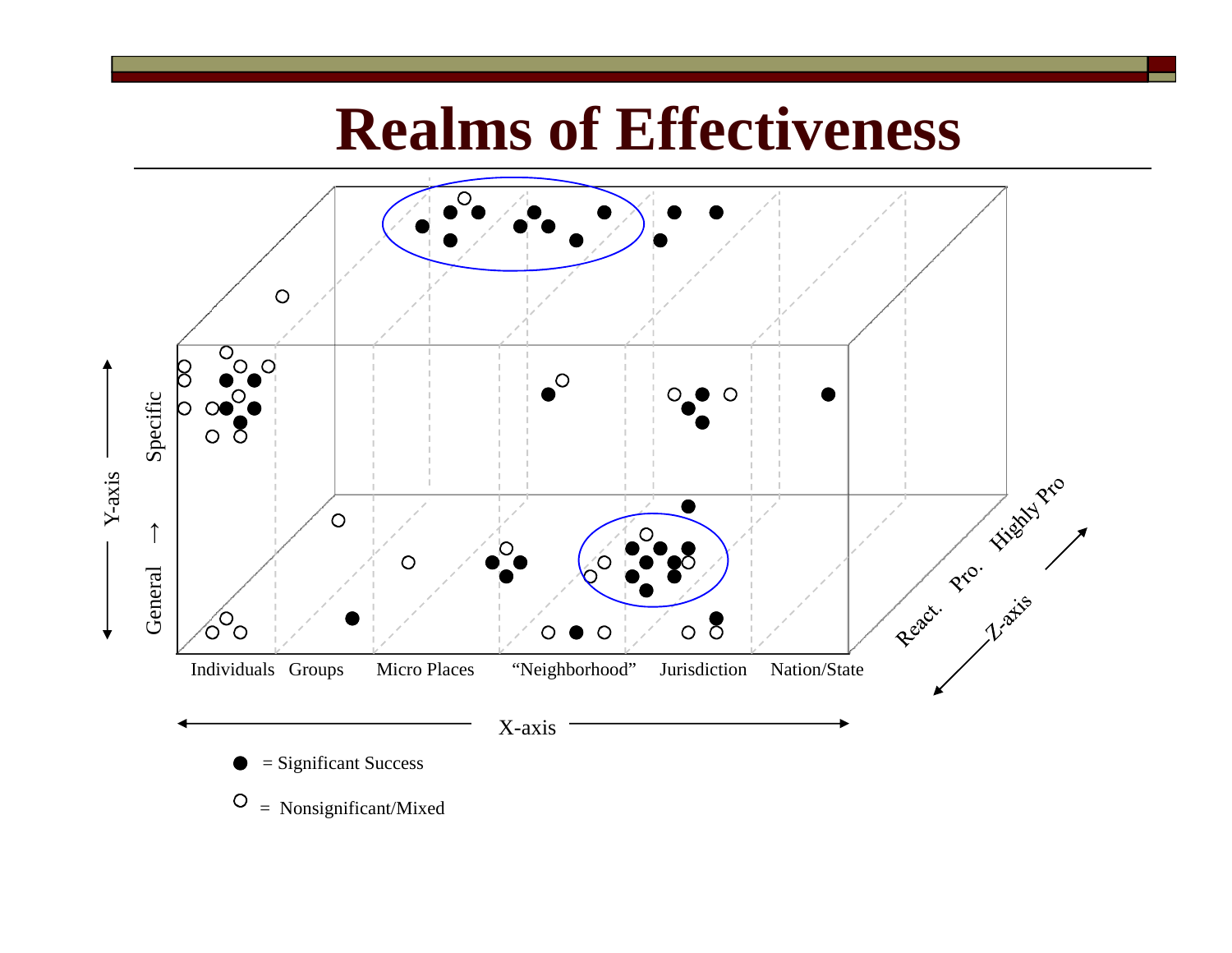## **What We Learned**

### **Y-Axis**: Specific

 Focus on specific crime types or specific factors contributing to crime

- **Z-Axis**: Proactive
	- Use analysis to generate strategies for crime prevention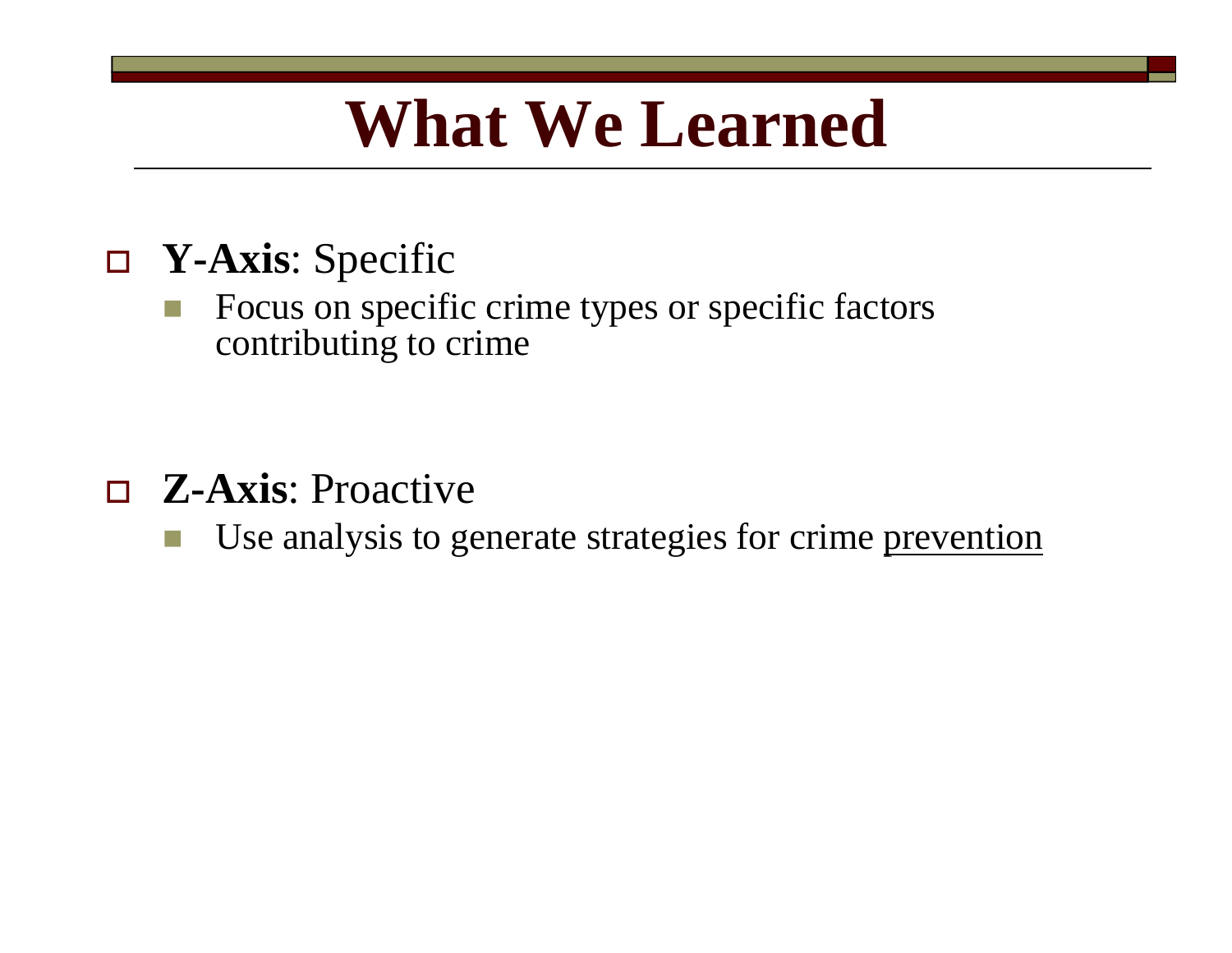## **What We Learned cont.**

- **X-Axis**:
	- Micro places- street segments, address clusters  $\Box$ Example: Problem-oriented policing
	- Groups of individuals- gangs  $\Box$ Example: Pulling levers
	- **Neighborhoods (or police beats)**  $\Box$ Example: Crackdown in high crime neighborhood